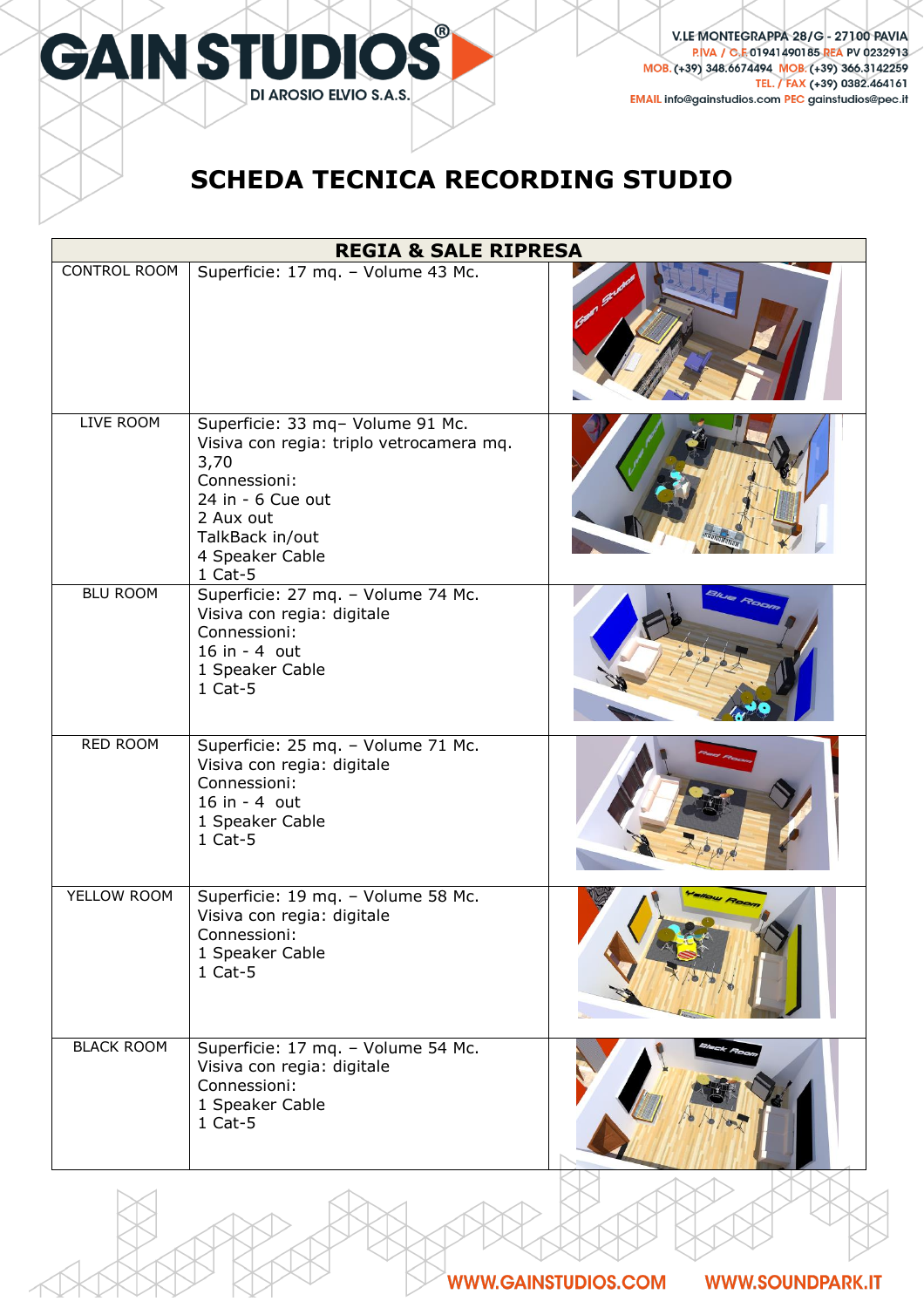## **HARD DISK RECORDING**

Intel Core i9-10900 (tatto: 2,80 GHz) 2x WD Blue SN550 1 TB SSD NVMe, Gen3 x 4 PCIe, M.2 22 Crucial Ballistix BL2K8G26C16U4R 2666 MHz, DDR4 ASUS B460-PLUS, Scheda madre Intel B460 (LGA 1200) GTX 1660 TI STORMX 6GB Alimentatore Corsair VS650 Masterizzatore interno Sata LG Noctua NH-D14



| <b>SOFTWARE</b>          |                                                                                                                              |
|--------------------------|------------------------------------------------------------------------------------------------------------------------------|
| Avid Pro Tools Perpetual | <b>PRO TOOLS</b><br>Power your sound with the tools<br>that power the industry<br><b>AVIE</b><br>Online majorization require |

| <b>PLUGIN</b>                                                                                                                                                      |                                                 |
|--------------------------------------------------------------------------------------------------------------------------------------------------------------------|-------------------------------------------------|
| Waves Platinum Bundle<br>Abbey Road Chambers<br>Api 2500<br>Ssl Ev2 Channel<br>InPhase<br><b>Waves Tune Real Time</b><br>Melodyne 5<br>SSL EV2 Channel<br>J37 Tape | ₩<br><b>PLATINUM</b><br>ॻ<br>タコラ<br>ξ<br>鳖<br>싼 |

| <b>MASTERING</b>         |              |
|--------------------------|--------------|
| iZotope Ozone 9 Advanced | <b>COTOR</b> |

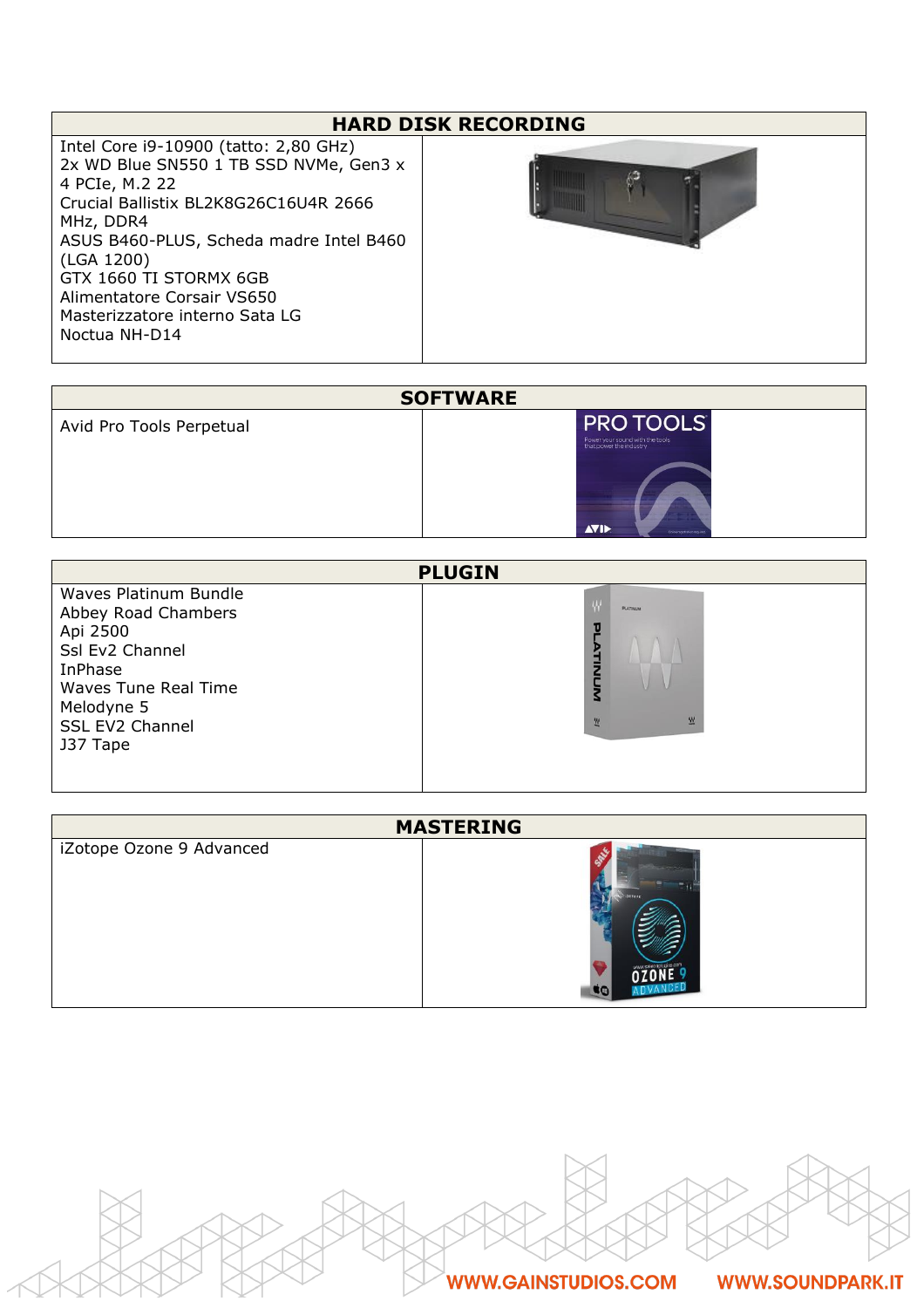| <b>CONTROL SURFACE</b> |                                   |
|------------------------|-----------------------------------|
| DIGIDESIGN C24         | <i><u>Minimillionis de l'</u></i> |

|                                           | <b>UPS</b>                                            |
|-------------------------------------------|-------------------------------------------------------|
| APC SMART UPS 1000 RM12U                  | <b>APC</b>                                            |
|                                           | <b>ASCOLTI</b>                                        |
| Main monitors: Genelec 1030A              |                                                       |
| Nearfield monitors: Yamaha NS10M          |                                                       |
| Finale nearfield monitors: Yamaha CA-2010 |                                                       |
| Cuffie:<br>AKG K141 (x 1)                 |                                                       |
| Cuffie:<br>AKG K171 (x 3)                 |                                                       |
| Cuffie:<br>AUDIO-TECHNICA ATH-M40fs (x 4) |                                                       |
|                                           | <b>WWW.GAINSTUDIOS.COM</b><br><b>WWW.SOUNDPARK.IT</b> |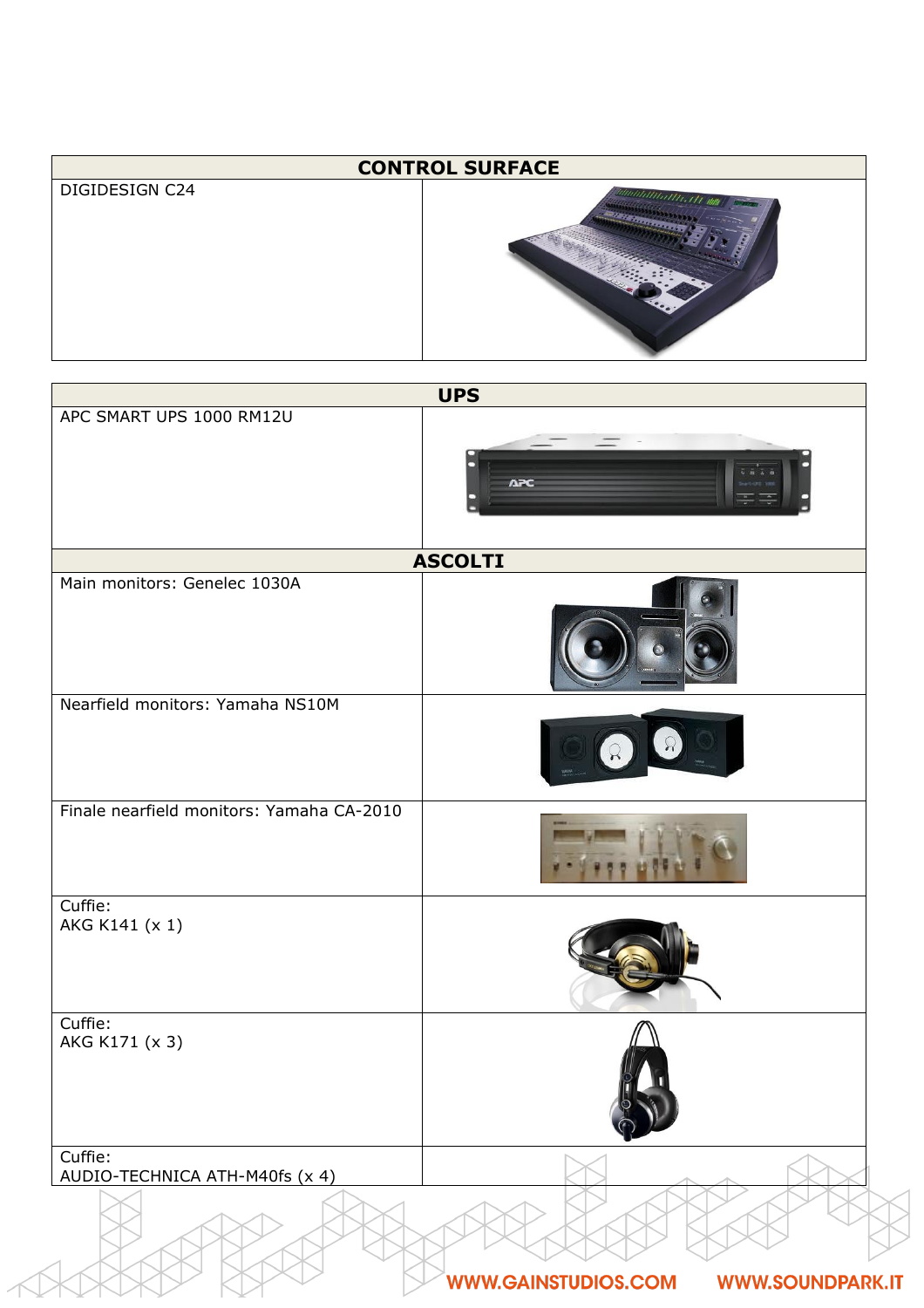| Cuffie:<br>SUPERLUX HD671 (x 2)                         |  |
|---------------------------------------------------------|--|
| Cuffie:<br>SUPERLUX HD665 (x 2)                         |  |
| Amplificatori cuffie:<br>Presonus Monitor Station (x 1) |  |
| Amplificatori cuffie:<br>Presonus HP 60 (x 1)           |  |
|                                                         |  |
| <b>MICROFONI A CONDENSATORE</b>                         |  |
| WARM AUDIO WA-87 (x 1)                                  |  |



**WWW.SOUNDPARK.IT**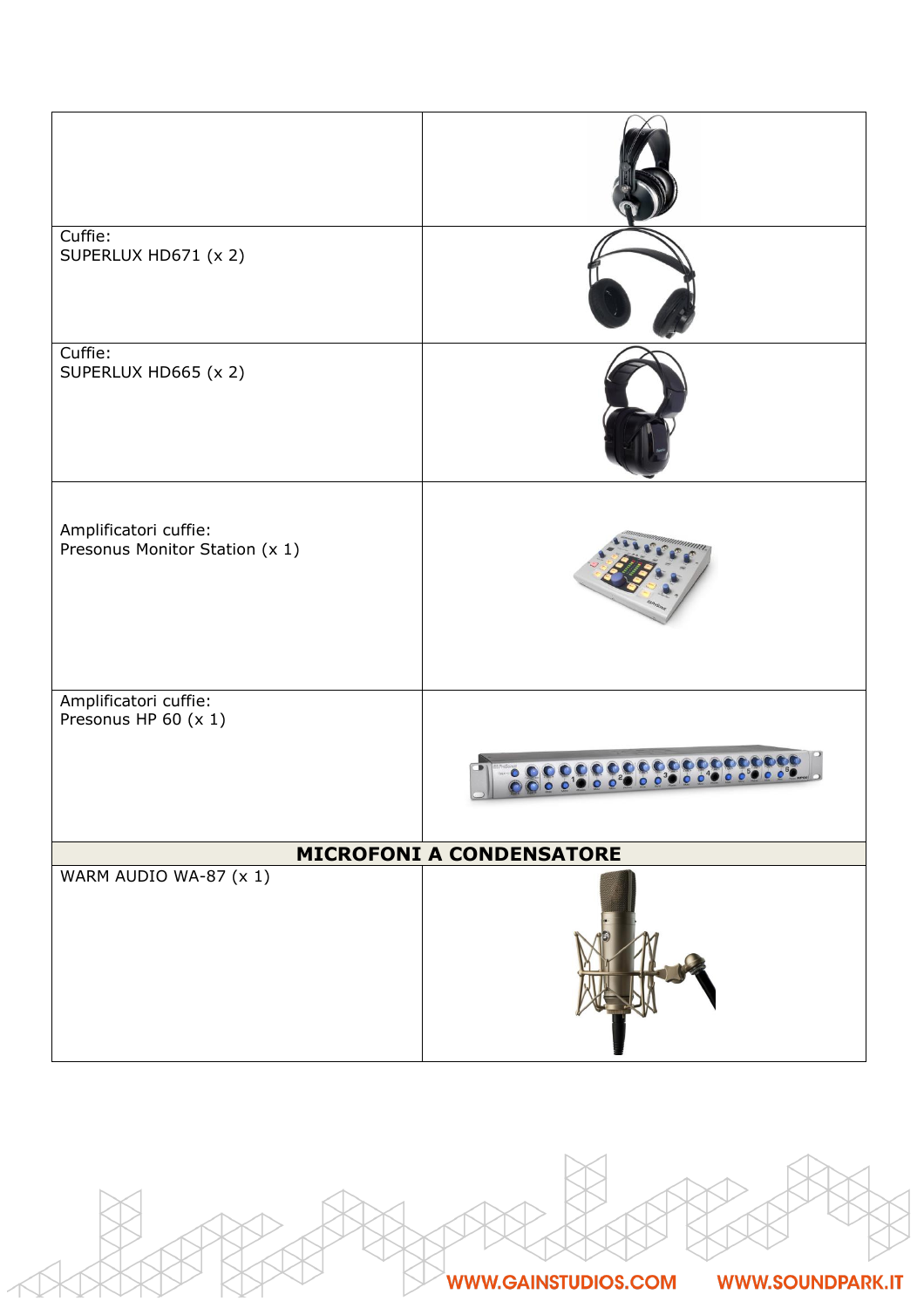| AKG C414 XLII Matched Pair Stereo Set (X<br>1) |                                                       |
|------------------------------------------------|-------------------------------------------------------|
| AKG C1000S (x 4)                               |                                                       |
| Shure Pg81 (x 1)                               |                                                       |
| SHURE BETA 91A (X 1)                           |                                                       |
| RODE NT5 (X 2)                                 |                                                       |
| SENNHEISER MKH416 P48 (X 3)                    | <b>TITULI IN TITULI IN TITULI IN</b>                  |
|                                                | <b>WWW.GAINSTUDIOS.COM</b><br><b>WWW.SOUNDPARK.IT</b> |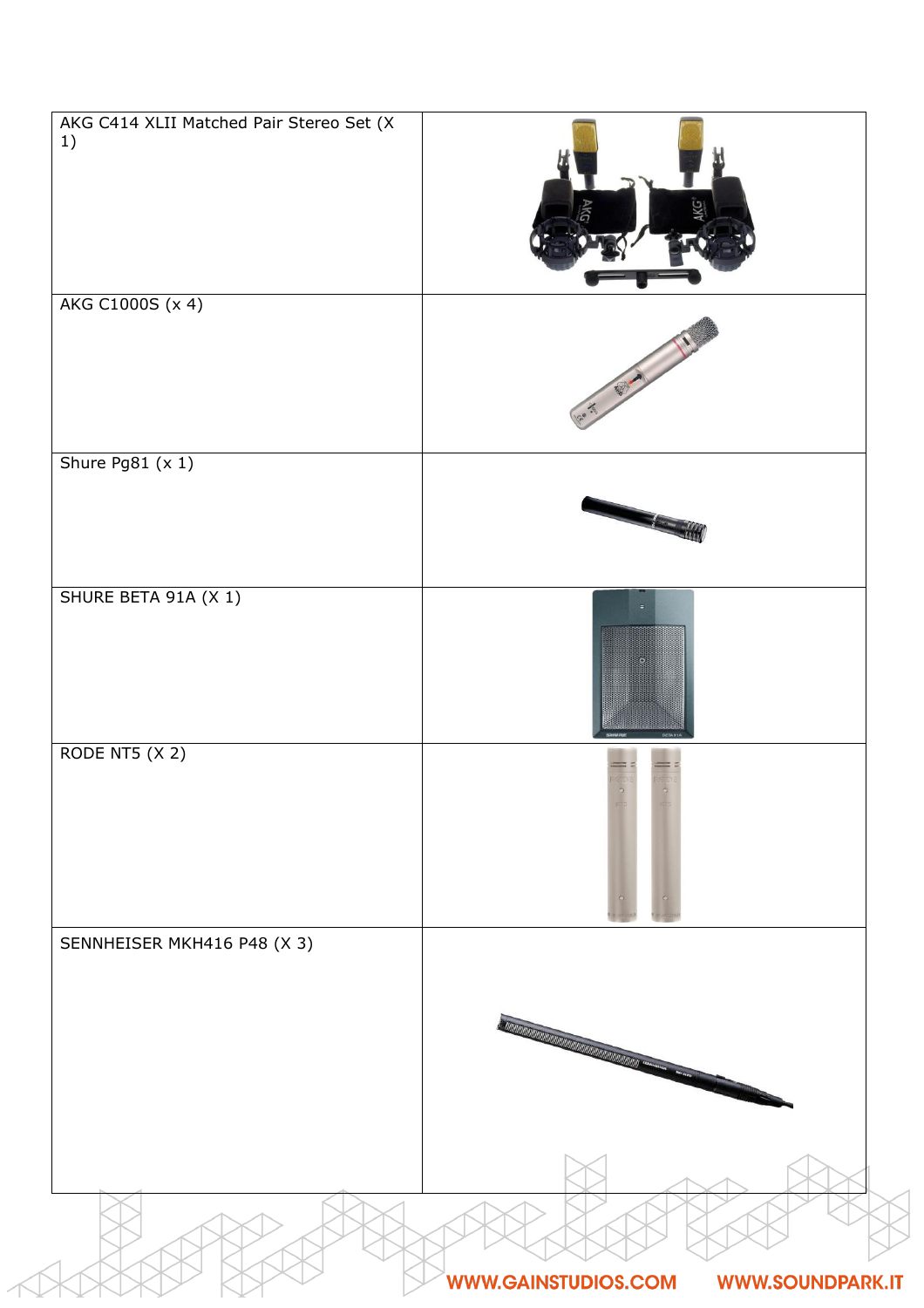|                            | MICROFONI DINAMICI                                    |
|----------------------------|-------------------------------------------------------|
| Sennheiser MD 441-U (X 2)  |                                                       |
| Shure SM57 (x 5)           |                                                       |
| Shure SM58 (x 8)           |                                                       |
| Shure Beta 58A (x 4)       |                                                       |
| AKG D112 (x 3)             |                                                       |
| AKG D310 (x 1)             |                                                       |
| Sennheiser E945 (x 1)      | <b>Summary Co.</b>                                    |
| Sennheiser E935 (x 1)      |                                                       |
| Audio-Technica MBDK5 (x 2) |                                                       |
|                            | <b>WWW.GAINSTUDIOS.COM</b><br><b>WWW.SOUNDPARK.IT</b> |